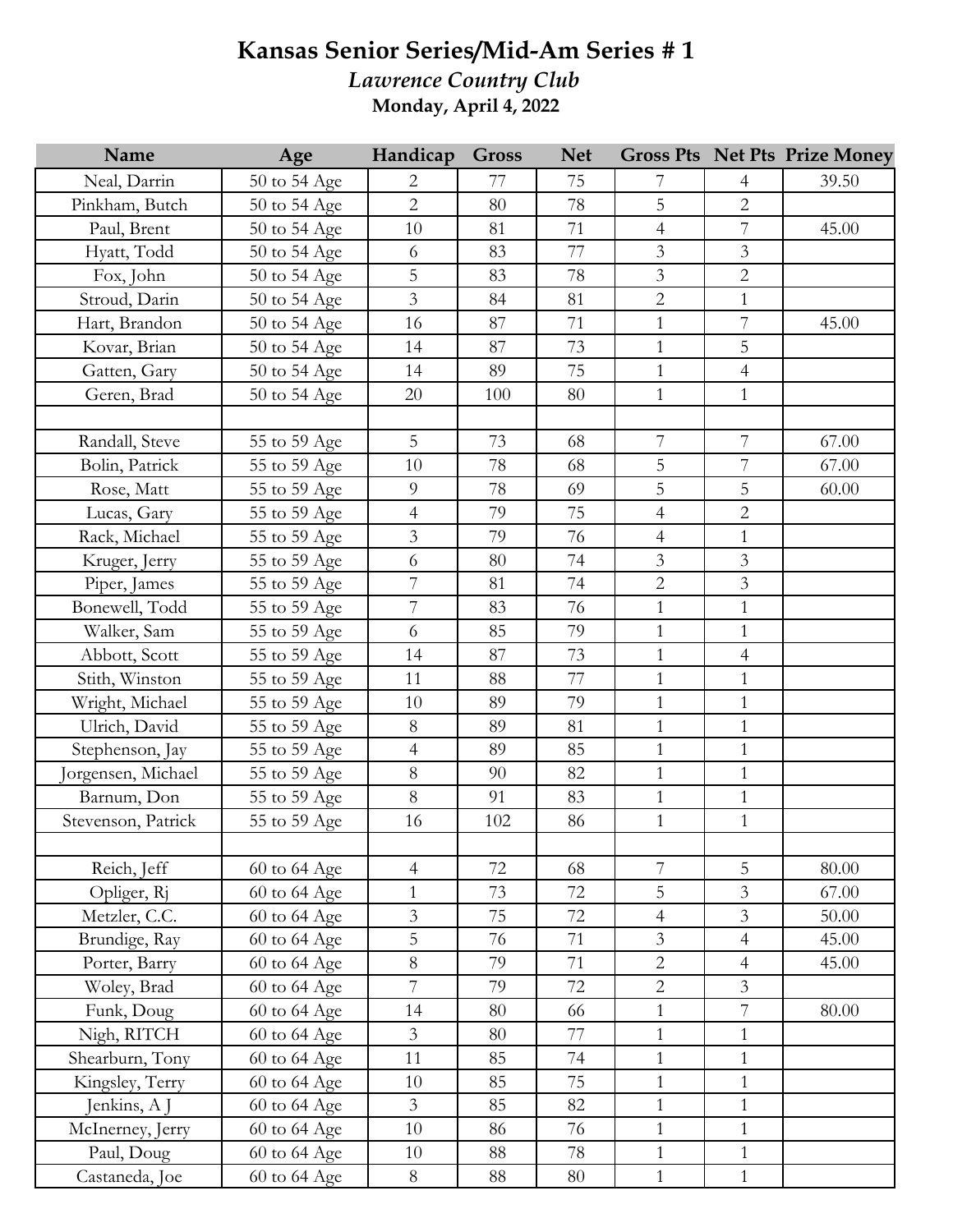| Friederich, Rick                    | 60 to 64 Age  | 14             | 89  | 75       | $\mathbf{1}$                              | $\mathbf{1}$   |       |
|-------------------------------------|---------------|----------------|-----|----------|-------------------------------------------|----------------|-------|
| Fawl, Tony                          | 60 to 64 Age  | 13             | 90  | 77       | $\mathbf{1}$                              | $\mathbf{1}$   |       |
| Harder, David                       | 60 to 64 Age  | 13             | 91  | 78       | $\mathbf{1}$                              | $\mathbf{1}$   |       |
| Rumler, Bret                        | 60 to 64 Age  | 9              | 92  | 83       | $\mathbf{1}$                              | $\mathbf{1}$   |       |
| Curtright, Doug                     | 60 to 64 Age  | 21             | 94  | 73       | $\mathbf{1}$                              | $\overline{2}$ |       |
| Singleton, Chuck                    | 60 to 64 Age  | 18             | 94  | 76       | $\mathbf{1}$                              | $\mathbf{1}$   |       |
| Reif, Donald                        | 60 to 64 Age  | 16             | 94  | 78       | $\mathbf{1}$                              | $\mathbf{1}$   |       |
| Abernathy, Warren                   | 60 to 64 Age  | 17             | 95  | 78       | $\mathbf{1}$                              | $\mathbf{1}$   |       |
| Koehn, Monty                        | 60 to 64 Age  | 12             | 95  | 83       | $\mathbf{1}$                              | $\mathbf{1}$   |       |
| Elliott, Blair                      | 60 to 64 Age  | 12             | 98  | 86       | $\mathbf{1}$                              | $\mathbf{1}$   |       |
| Cornett, Jim                        | 60 to 64 Age  | 15             | 99  | 84       | $\mathbf{1}$                              | $\mathbf{1}$   |       |
| Erickson, Jim                       | 60 to 64 Age  | 26             | 106 | 80       | $\mathbf{1}$                              | $\mathbf{1}$   |       |
|                                     |               |                |     |          |                                           |                |       |
| Steele, David                       | 65 to 69 Age  | 5              | 75  | 70       | $\overline{7}$                            | $\overline{4}$ | 70.00 |
| Grosdidier, Mike                    | 65 to 69 Age  | 6              | 78  | 72       | 5                                         | $\overline{2}$ | 50.00 |
| Robbins, Pete                       | 65 to 69 Age  | $\overline{2}$ | 78  | 76       | 5                                         | $\mathbf{1}$   | 50.00 |
| Sutton, Tod                         | 65 to 69 Age  | 11             | 80  | 69       | $\overline{4}$                            | $\overline{5}$ | 50.00 |
| Vanlandingham, Samuel               | 65 to 69 Age  | 6              | 81  | 75       | 3                                         | $\mathbf{1}$   |       |
| McQuin, Robert                      | 65 to 69 Age  | 9              | 85  | 76       | $\overline{2}$                            | $\mathbf{1}$   |       |
| Linville, Dale                      | 65 to 69 Age  | 7              | 85  | 78       | $\sqrt{2}$                                | $\mathbf{1}$   |       |
| Naegele, Mike                       | 65 to 69 Age  | 13             | 86  | 73       | $\mathbf{1}$                              | $\mathbf{1}$   |       |
| Kennedy, Michael                    | 65 to 69 Age  | 9              | 86  | 77       | $\mathbf{1}$                              | $\mathbf{1}$   |       |
| Norris, Bob                         | 65 to 69 Age  | 15             | 87  | 72       | $\mathbf{1}$                              | $\overline{2}$ |       |
| Brooks, Bruce                       | 65 to 69 Age  | 24             | 88  | 64       | $\mathbf{1}$                              | $\overline{7}$ | 80.00 |
| Vollertsen, Kurt                    | 65 to 69 Age  | 10             | 89  | 79       | $\mathbf{1}$                              | $\mathbf{1}$   |       |
| Frey, Russell                       | 65 to 69 Age  | 12             | 92  | 80       | $\mathbf{1}$                              | $\mathbf{1}$   |       |
| Alonzo, Greg                        | 65 to 69 Age  | 10             | 92  | 82       | $\mathbf{1}$                              | $\mathbf{1}$   |       |
| Frigon, Phil                        | 65 to 69 Age  | 22             | 93  | 71       | $\mathbf{1}$                              | $\mathfrak{Z}$ |       |
| Johnson, Greg                       | 65 to 69 Age  | 17             | 93  | 76       | $\mathbf{1}$                              | $\mathbf{1}$   |       |
| Stonestreet, Jack                   | 65 to 69 Age  | 11             | 93  | 82       | $\mathbf{1}$                              | 1              |       |
| Dewild, Leland                      | 65 to 69 Age  | 18             | 95  | 77       | $\mathbf{1}$                              | $\mathbf{1}$   |       |
| Workman, Scott                      | 65 to 69 Age  | 16             | 95  | 79       | $\mathbf{1}$                              | $\mathbf{1}$   |       |
| Praytor, Lonnie                     | 65 to 69 Age  | 14             | 98  | 84       | $\mathbf{1}$                              | $\mathbf{1}$   |       |
|                                     |               |                |     |          |                                           |                |       |
|                                     |               | $\overline{0}$ | 73  | 73       | $\boldsymbol{7}$                          | $\sqrt{2}$     | 80.00 |
| Bliss, Don                          | 70 & Over Age | 10             | 76  | 66       | 5                                         | $\overline{7}$ | 70.00 |
| Hoffman, Edward<br>Creekmore, Duane | 70 & Over Age |                |     |          |                                           |                |       |
|                                     | 70 & Over Age | $\overline{4}$ | 78  | 74<br>71 | $\overline{4}$                            | $\mathbf{1}$   | 50.00 |
| Lees, Bill                          | 70 & Over Age | 9              | 80  |          | $\mathfrak{Z}$<br>$\overline{\mathbf{3}}$ | $\overline{3}$ |       |
| Lindberg, Daniel                    | 70 & Over Age | 5              | 80  | 75       |                                           | $\mathbf{1}$   |       |
| Brewer, Ron                         | 70 & Over Age | 12             | 81  | 69       | $\overline{2}$                            | 5              | 50.00 |
| Wilson, Ron                         | 70 & Over Age | 8              | 81  | 73       | $\overline{c}$                            | $\overline{2}$ |       |
| Alt, Doug                           | 70 & Over Age | $\overline{7}$ | 82  | 75       | $\mathbf{1}$                              | $\mathbf{1}$   |       |
| Luck, Chris                         | 70 & Over Age | 14             | 83  | 69       | $\mathbf{1}$                              | 5              | 50.00 |
| Siemers, Kurtis                     | 70 & Over Age | 7              | 83  | 76       | $\mathbf{1}$                              | $\mathbf{1}$   |       |
| Vilkanskas, Tom                     | 70 & Over Age | 14             | 84  | 70       | $\mathbf{1}$                              | $\overline{4}$ |       |
| Carey, Michael                      | 70 & Over Age | 6              | 84  | 78       | $\mathbf 1$                               | $\mathbf{1}$   |       |
| Wyatt, Ray                          | 70 & Over Age | 7              | 85  | 78       | $\mathbf{1}$                              | $\mathbf{1}$   |       |
| Houtteman, Mike                     | 70 & Over Age | 6              | 86  | 80       | $\mathbf{1}$                              | $\mathbf{1}$   |       |
| Yi, Chae                            | 70 & Over Age | 8              | 87  | 79       | $\mathbf{1}$                              | $\mathbf{1}$   |       |